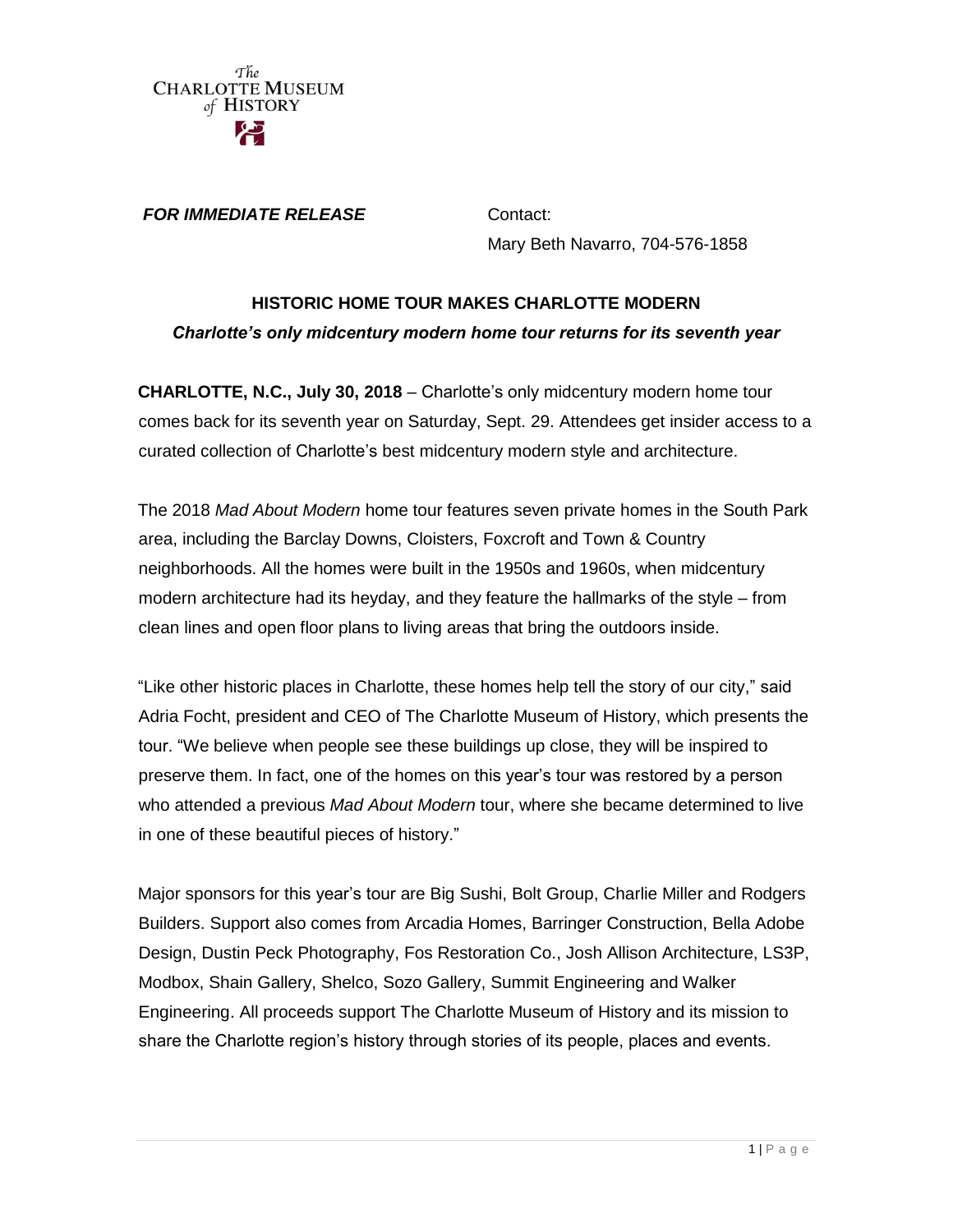# The **CHARLOTTE MUSEUM** of HISTORY

#### **WHEN**

Saturday, Sept. 29 10 a.m.– 4 p.m.

Ticket holders can view the homes at their own pace on this self-guided tour.

## **HOW TO GO**

- Tickets go on sale Wednesday, Aug. 1, at [madaboutmodern.com.](https://www.madaboutmodern.com/)
- Advance tickets are \$20 for museum members and \$25 for non-members. If available, day-of tickets are \$30.
- Please no children under 12.
- Contact The Charlotte Museum of History with questions at 704.568.1774 or at info@charlottemuseum.org.

# **2018** *MAD ABOUT MODERN* **TOUR HOMES**

The seven homes on the 2018 tour are located in the SouthPark area.

**3800 Ayscough Road**

Barclay Downs neighborhood. Built in 1966. Homeowners recently renovated this four-bedroom, classic 1960s ranch with an eye to maintaining the home's midcentury charm. The renovations expand the living space, while using midcentury architectural details in the new design – a low-slung, low-pitched roof with deep overhangs; large expanses of glass to let in natural light and exposed structural beams. Don't miss special features such as the custom-designed, floating bookcase and a hidden storage room, both designed to house the owners' extensive Lego collection.

## **3715 Carmel Acres Drive**

Carmel Acres neighborhood. Built in 1956. When the current owners purchased this home 19 years ago, it was on the verge of being torn down by developers. The owners feel the home, purchased at an affordable price from the previous homeowner, "chose us." Since then, the owners have renovated the interior while leaving the footprint of the home intact. The home now features an open floor plan, updated windows and skylights, and a renovated kitchen and baths.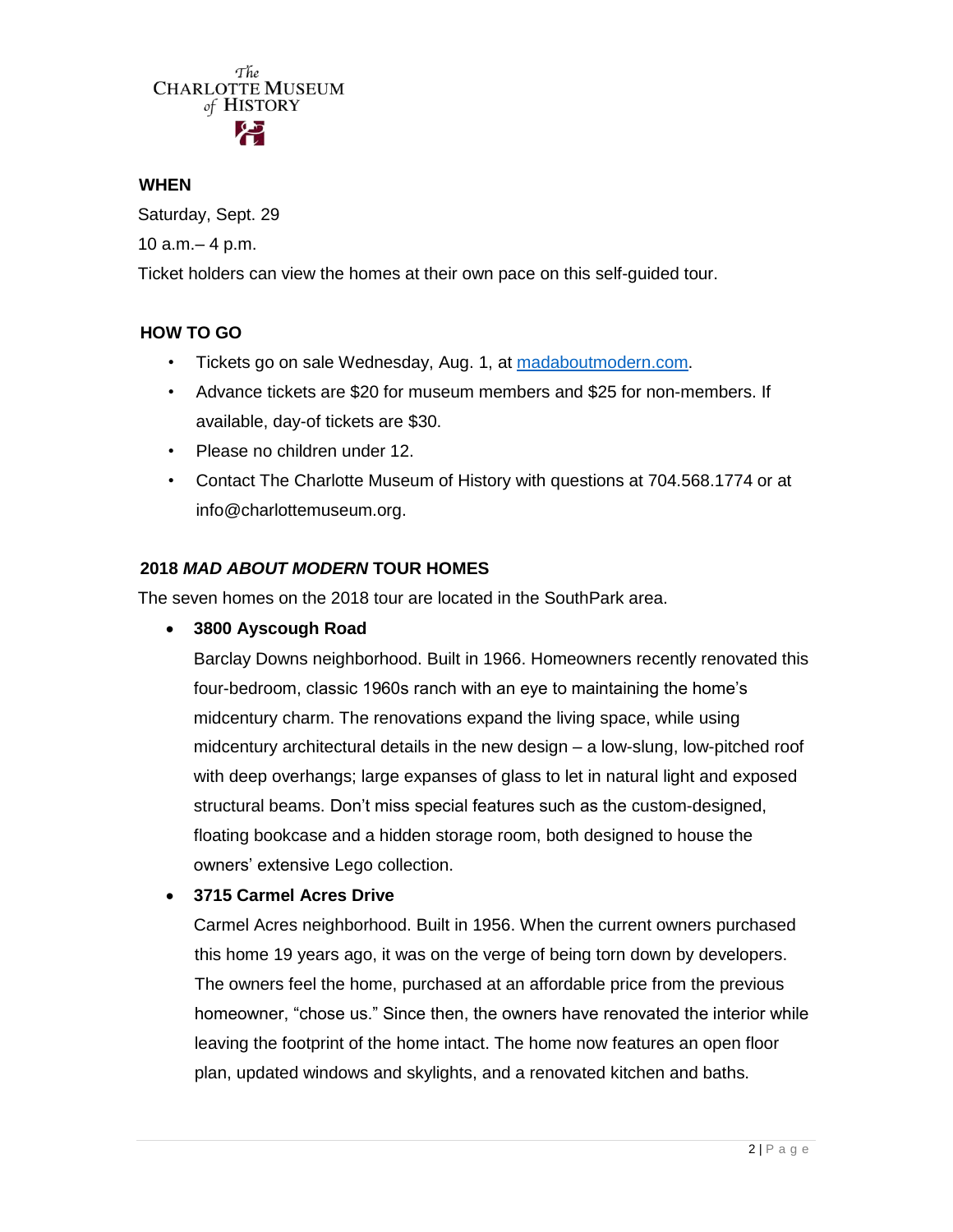# The **CHARLOTTE MUSEUM** of HISTORY

#### **2152 Cloister Drive**

The Cloisters neighborhood. Built in 1955. Designed by architect B. Atwood Skinner, this remodeled ranch house boasts stunning cantilevered front bedrooms that make the home appear to float above its site. The renovated home includes original features such as massive, poured-in-place concrete fireplace caps, red oak floors, solid cherry doors and repurposed original wood paneling in the master bath. A period-sensitive cantilevered addition mimics the original vision for the home and adds space for a master bathroom and closet.

### **3637 Pelham Lane**

Foxcroft neighborhood. Built in 1955. This five-bedroom home has an open floor plan that offers expansive views from virtually every room. The use of contrasting materials such as glass, black metal and stained horizontal wood evokes the home's midcentury roots. Originally designed by Ralph Mesrobian, the home has been enlarged to include a guest and master suite that echoes the clean lines of the original design.

## **3116 Pendleton Avenue**

Fairmeadows neighborhood. Built in 1958. This L-shaped ranch began life as a Crosland model home and was featured on the Charlotte Parade of Homes in 1959. The original design included a dramatic wall of windows, which have been tied into the newly renovated interior. The original windows and header beam were duplicated in the addition for a seamless feel from old to new. Midcentury enthusiasts should look for the homeowner's collection of midcentury furniture, artwork and kitschy trinkets.

## **6366 Sharon Hills Road**

Sharon Hills neighborhood. Built in 1968. North Carolina architect Murray Whisnant designed this home as his personal residence. The American Institute of Architects honored it with a Merit Award in 1970, and it was featured in *Architectural Record* magazine in 1974. It remains a favorite with design enthusiasts because of its unusual architectural features, including two sets of Ibeams that span both sides of the house and support a stunning, cantilevered